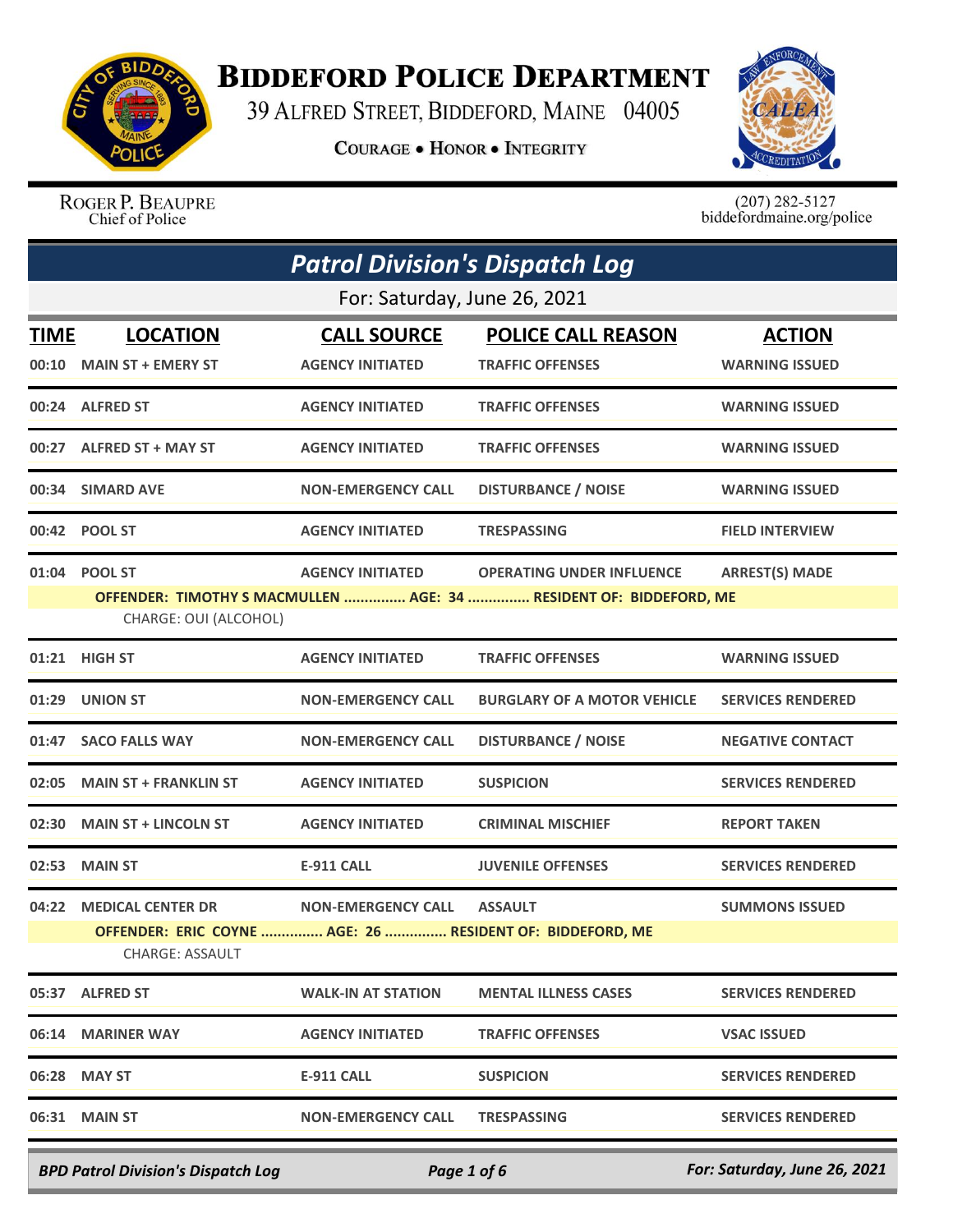| <b>TIME</b> | <b>LOCATION</b>                            | <b>CALL SOURCE</b>        | <b>POLICE CALL REASON</b>                                    | <b>ACTION</b>            |
|-------------|--------------------------------------------|---------------------------|--------------------------------------------------------------|--------------------------|
| 07:05       | <b>DARTMOUTH ST</b>                        | <b>NON-EMERGENCY CALL</b> | <b>ASSIST WITH ALARM - COMMERCI</b>                          | <b>FALSE ALARM</b>       |
| 07:13       | <b>DARTMOUTH ST</b>                        | <b>RADIO</b>              | <b>VEHICLE CRASH - POLICE ONLY</b>                           | <b>STATE FORM TAKEN</b>  |
|             | 07:23 ST MARYS ST                          | <b>AGENCY INITIATED</b>   | <b>TRAFFIC OFFENSES</b>                                      | <b>SUMMONS ISSUED</b>    |
|             |                                            |                           | OFFENDER: TIMOTHY C MITCHELL  AGE: 31  RESIDENT OF: SACO, ME |                          |
|             | <b>CHARGE: FAILURE TO REGISTER VEHICLE</b> |                           |                                                              |                          |
|             | 07:51 PROSPECT ST                          | <b>E-911 CALL</b>         | 911 MISUSE                                                   | <b>SERVICES RENDERED</b> |
|             | 08:08 SOUTH ST                             | <b>AGENCY INITIATED</b>   | <b>TRAFFIC OFFENSES</b>                                      | <b>WARNING ISSUED</b>    |
|             | 08:13 ALFRED ST                            | <b>WALK-IN AT STATION</b> | <b>ALL OTHER</b>                                             | <b>SERVICES RENDERED</b> |
| 08:17       | <b>MAIN ST</b>                             | <b>AGENCY INITIATED</b>   | <b>TRAFFIC OFFENSES</b>                                      | <b>VSAC ISSUED</b>       |
|             | 08:19 ELM ST                               | <b>AGENCY INITIATED</b>   | <b>TRAFFIC OFFENSES</b>                                      | <b>VSAC ISSUED</b>       |
| 08:32       | <b>MAIN ST</b>                             | <b>AGENCY INITIATED</b>   | <b>TRAFFIC OFFENSES</b>                                      | <b>VSAC ISSUED</b>       |
| 08:35       | <b>FORTUNES ROCKS RD</b>                   | <b>AGENCY INITIATED</b>   | <b>COMMUNITY ENGAGEMENT</b>                                  | <b>SERVICES RENDERED</b> |
| 08:39       | <b>POOL ST + ALFRED ST</b>                 | <b>NON-EMERGENCY CALL</b> | <b>MENTAL ILLNESS CASES</b>                                  | <b>SERVICES RENDERED</b> |
| 08:42       | <b>ALFRED ST</b>                           | <b>AGENCY INITIATED</b>   | <b>TRAFFIC OFFENSES</b>                                      | <b>WARNING ISSUED</b>    |
| 08:46       | <b>BEACH HOUSE LN</b>                      | <b>AGENCY INITIATED</b>   | <b>COMMUNITY ENGAGEMENT</b>                                  | <b>NO VIOLATION</b>      |
| 08:48       | <b>MAIN ST</b>                             | <b>AGENCY INITIATED</b>   | <b>TRAFFIC OFFENSES</b>                                      | <b>VSAC ISSUED</b>       |
|             | 08:50 ALFRED ST                            | <b>AGENCY INITIATED</b>   | <b>TRAFFIC OFFENSES</b>                                      | <b>VSAC ISSUED</b>       |
|             | 08:58 GUINEA RD                            | <b>NON-EMERGENCY CALL</b> | <b>ANIMAL COMPLAINT</b>                                      | <b>SERVICES RENDERED</b> |
|             | 09:02 MCKENNEY DR + SOUTH ST               | <b>AGENCY INITIATED</b>   | <b>TRAFFIC OFFENSES</b>                                      | <b>WARNING ISSUED</b>    |
|             | 09:11 MAY ST                               | <b>AGENCY INITIATED</b>   | <b>TRAFFIC OFFENSES</b>                                      | <b>WARNING ISSUED</b>    |
|             | 09:13 PRECOURT ST                          | <b>AGENCY INITIATED</b>   | <b>TRAFFIC OFFENSES</b>                                      | <b>WARNING ISSUED</b>    |
|             | 09:23 ELM ST                               | <b>AGENCY INITIATED</b>   | <b>TRAFFIC OFFENSES</b>                                      | <b>VSAC ISSUED</b>       |
|             | 09:25 SOUTH ST                             | <b>AGENCY INITIATED</b>   | <b>TRAFFIC OFFENSES</b>                                      | <b>VSAC ISSUED</b>       |
|             | 09:34 MAIN ST                              | <b>AGENCY INITIATED</b>   | <b>COMMUNITY ENGAGEMENT</b>                                  | <b>NO VIOLATION</b>      |
|             | 09:35 SOUTH ST + VILLAGE LN                | <b>AGENCY INITIATED</b>   | <b>TRAFFIC OFFENSES</b>                                      | <b>WARNING ISSUED</b>    |
|             | 09:40 MAIN ST                              | <b>AGENCY INITIATED</b>   | <b>TRAFFIC OFFENSES</b>                                      | <b>WARNING ISSUED</b>    |
|             | 09:49 WEST ST                              | <b>AGENCY INITIATED</b>   | <b>TRAFFIC OFFENSES</b>                                      | <b>WARNING ISSUED</b>    |
|             |                                            |                           |                                                              |                          |

*BPD Patrol Division's Dispatch Log Page 2 of 6 For: Saturday, June 26, 2021*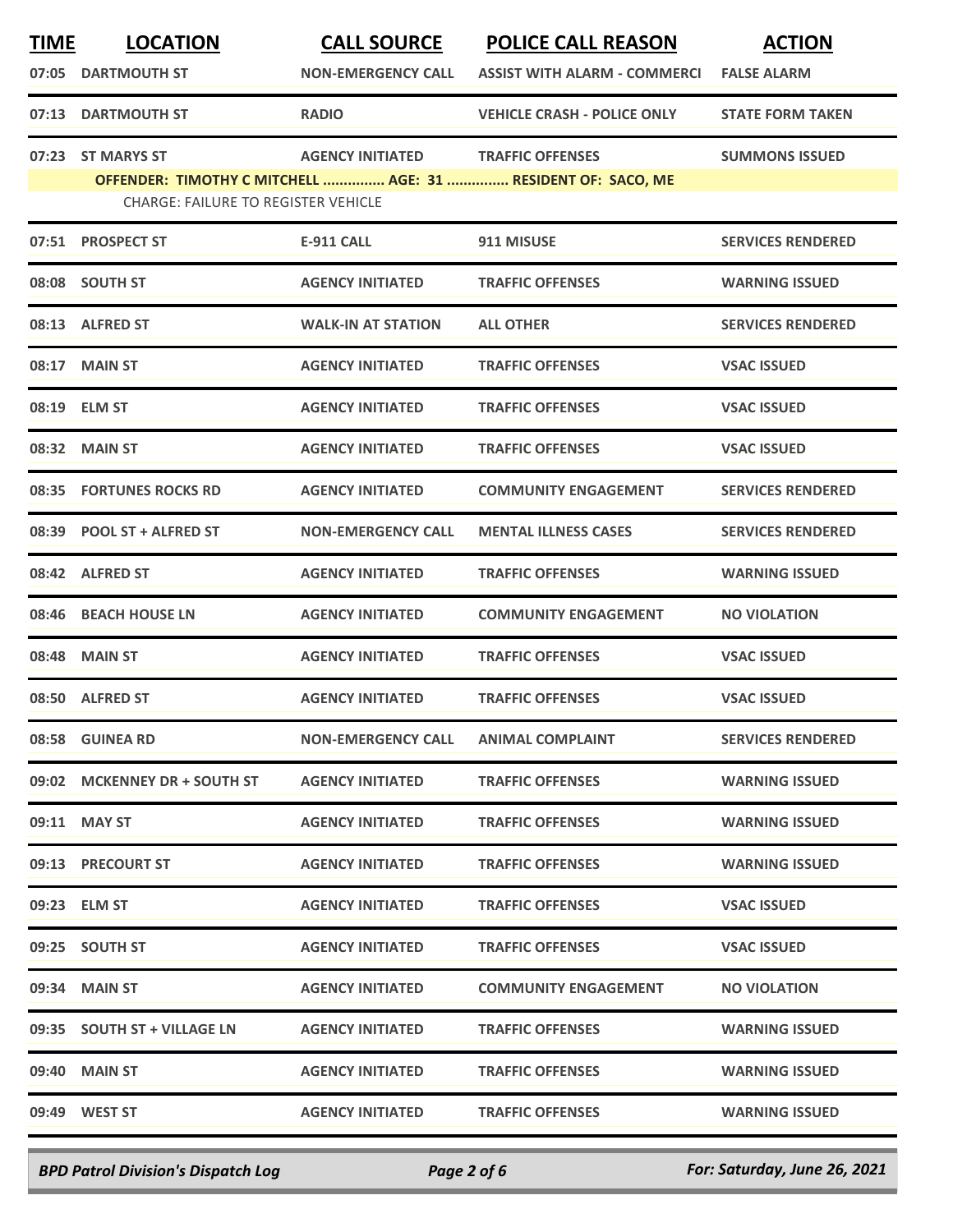| <b>LOCATION</b>                                                                   | <b>CALL SOURCE</b>        | <b>POLICE CALL REASON</b>                                                            | <b>ACTION</b>                                                                                                                                                                                                                                                                                                                 |
|-----------------------------------------------------------------------------------|---------------------------|--------------------------------------------------------------------------------------|-------------------------------------------------------------------------------------------------------------------------------------------------------------------------------------------------------------------------------------------------------------------------------------------------------------------------------|
| 09:51 SOUTH ST + FOX HOLLOW DR                                                    | <b>AGENCY INITIATED</b>   | <b>TRAFFIC OFFENSES</b>                                                              | <b>WARNING ISSUED</b>                                                                                                                                                                                                                                                                                                         |
| <b>10:01 MAIN ST</b>                                                              | <b>AGENCY INITIATED</b>   | <b>TRAFFIC OFFENSES</b>                                                              | <b>WARNING ISSUED</b>                                                                                                                                                                                                                                                                                                         |
| 10:02 WEST COLE RD                                                                | <b>NON-EMERGENCY CALL</b> | <b>ALARM - POLICE</b>                                                                | <b>BUILDING CHECK/SECURE</b>                                                                                                                                                                                                                                                                                                  |
| <b>JANELLE ST</b>                                                                 | <b>NON-EMERGENCY CALL</b> | <b>BOLO</b>                                                                          | <b>NEGATIVE CONTACT</b>                                                                                                                                                                                                                                                                                                       |
| 10:11 PLEASANT AVE                                                                | <b>AGENCY INITIATED</b>   | <b>ANIMAL COMPLAINT</b>                                                              | <b>SERVICES RENDERED</b>                                                                                                                                                                                                                                                                                                      |
| 10:21 SACO FALLS WAY                                                              | <b>NON-EMERGENCY CALL</b> | <b>DISTURBANCE / NOISE</b>                                                           | <b>SUMMONS ISSUED</b>                                                                                                                                                                                                                                                                                                         |
| <b>CHARGE: ASSAULT</b><br><b>CHARGE: HARASSMENT</b><br><b>CHARGE: TERRORIZING</b> |                           |                                                                                      |                                                                                                                                                                                                                                                                                                                               |
| 10:22 STONE ST + PEARL ST                                                         | <b>NON-EMERGENCY CALL</b> | <b>ANIMAL COMPLAINT</b>                                                              | <b>UNFOUNDED</b>                                                                                                                                                                                                                                                                                                              |
| <b>10:25 YORK CT</b>                                                              | <b>AGENCY INITIATED</b>   | <b>TRAFFIC OFFENSES</b>                                                              | <b>SUMMONS ISSUED</b>                                                                                                                                                                                                                                                                                                         |
|                                                                                   |                           |                                                                                      |                                                                                                                                                                                                                                                                                                                               |
|                                                                                   |                           |                                                                                      |                                                                                                                                                                                                                                                                                                                               |
| <b>BACON ST</b>                                                                   | <b>NON-EMERGENCY CALL</b> | <b>PARKING COMPLAINT</b>                                                             | <b>SERVICES RENDERED</b>                                                                                                                                                                                                                                                                                                      |
| <b>GRANITE ST</b>                                                                 | <b>AGENCY INITIATED</b>   | <b>ALL OTHER</b>                                                                     | <b>NEGATIVE CONTACT</b>                                                                                                                                                                                                                                                                                                       |
| <b>LINCOLN ST</b>                                                                 | <b>NON-EMERGENCY CALL</b> | <b>BOLO</b>                                                                          | <b>SUMMONS ISSUED</b>                                                                                                                                                                                                                                                                                                         |
|                                                                                   |                           |                                                                                      |                                                                                                                                                                                                                                                                                                                               |
| 11:11 MAY ST                                                                      | <b>AGENCY INITIATED</b>   | <b>TRAFFIC OFFENSES</b>                                                              | <b>SUMMONS ISSUED</b>                                                                                                                                                                                                                                                                                                         |
|                                                                                   |                           |                                                                                      |                                                                                                                                                                                                                                                                                                                               |
|                                                                                   |                           |                                                                                      |                                                                                                                                                                                                                                                                                                                               |
| 11:15 ALFRED ST                                                                   | <b>NON-EMERGENCY CALL</b> | <b>VEHICLE CRASH - POLICE ONLY</b>                                                   | <b>SERVICES RENDERED</b>                                                                                                                                                                                                                                                                                                      |
| 12:00 SUMMER ST                                                                   | <b>E-911 CALL</b>         | ATTEMPTED/THREATENED SUICIDE REPORT TAKEN                                            |                                                                                                                                                                                                                                                                                                                               |
| 12:02 MAIN ST + ELM ST                                                            | <b>NON-EMERGENCY CALL</b> | <b>DISTURBANCE / NOISE</b>                                                           | <b>WARNING ISSUED</b>                                                                                                                                                                                                                                                                                                         |
| <b>BRADBURY ST + MAIN ST</b>                                                      | <b>AGENCY INITIATED</b>   | <b>TRAFFIC OFFENSES</b>                                                              | <b>WARNING ISSUED</b>                                                                                                                                                                                                                                                                                                         |
| 12:38 ALFRED ST                                                                   | <b>E-911 CALL</b>         | <b>ANIMAL COMPLAINT</b>                                                              | <b>SERVICES RENDERED</b>                                                                                                                                                                                                                                                                                                      |
| 13:09 MAIN ST + HORRIGAN CT                                                       | <b>NON-EMERGENCY CALL</b> | <b>CHECK WELFARE</b>                                                                 | <b>NEGATIVE CONTACT</b>                                                                                                                                                                                                                                                                                                       |
| 13:22 MAIN ST + PARKVIEW CT                                                       | <b>AGENCY INITIATED</b>   | <b>TRAFFIC OFFENSES</b>                                                              | <b>VSAC ISSUED</b>                                                                                                                                                                                                                                                                                                            |
| 13:31 FORTUNES ROCKS RD                                                           | <b>AGENCY INITIATED</b>   | <b>COMMUNITY ENGAGEMENT</b>                                                          | <b>NO VIOLATION</b>                                                                                                                                                                                                                                                                                                           |
|                                                                                   |                           | CHARGE: FAILING TO OBTAIN DRIVERS LICENSE<br>CHARGE: OPERATE VEHICLE WITHOUT LICENSE | OFFENDER: JONATHAN E EVANS  AGE: 39  RESIDENT OF: BIDDEFORD, ME<br>OFFENDER: GABRIELLE E COTE  AGE: 29  RESIDENT OF: BIDDEFORD, ME<br>OFFENDER: CHRISTOPHER C WEBBER  AGE: 26  RESIDENT OF: BUXTON, ME<br>OFFENDER: HAILEY L ACKERMAN  AGE: 21  RESIDENT OF: SACO, ME<br>CHARGE: OPERATING WHILE LICENSE SUSPENDED OR REVOKED |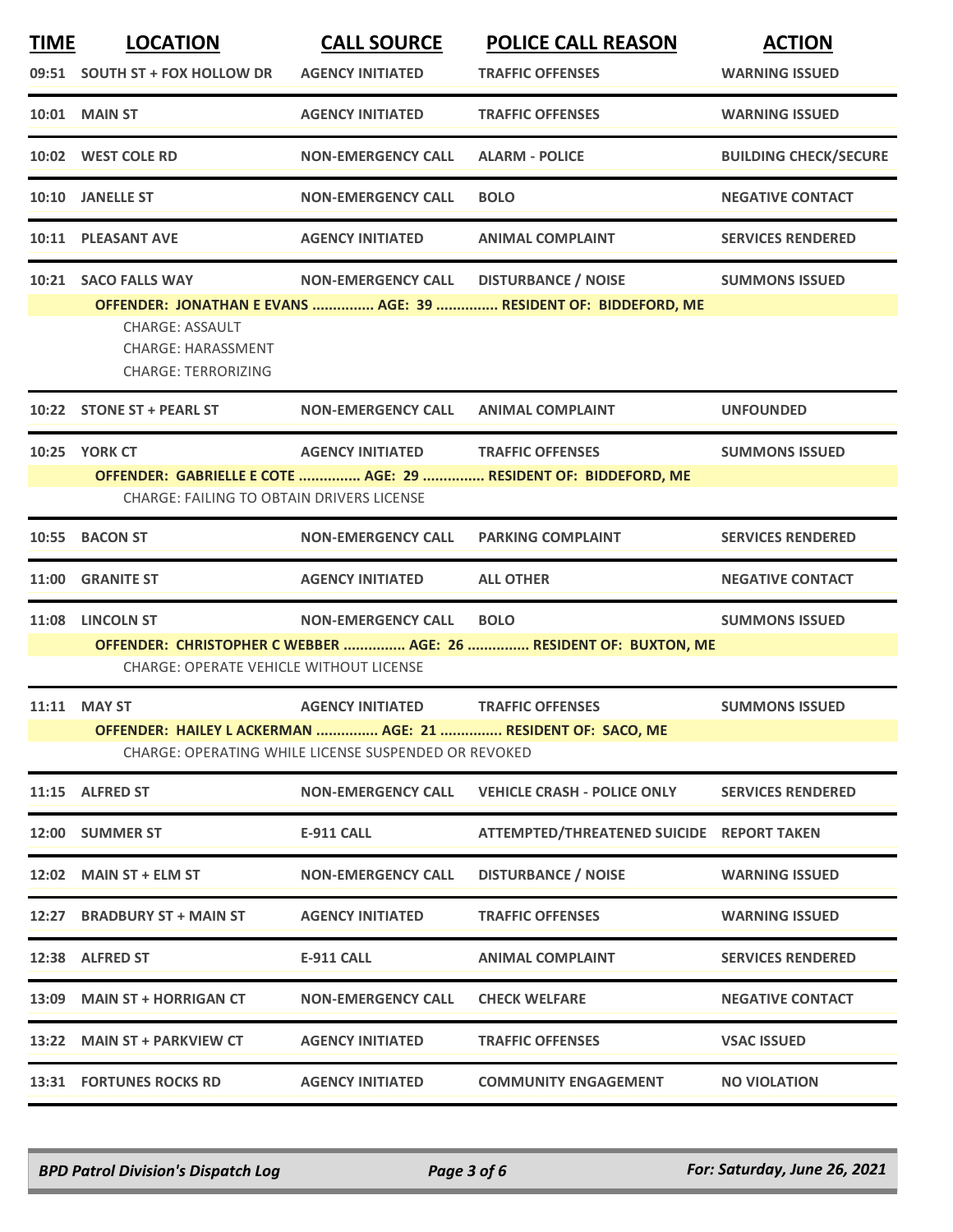| <b>TIME</b> | <b>LOCATION</b><br>13:36 MAIN ST + PARKVIEW CT | <b>CALL SOURCE</b><br><b>AGENCY INITIATED</b> | <b>POLICE CALL REASON</b><br><b>TRAFFIC OFFENSES</b> | <b>ACTION</b><br><b>WARNING ISSUED</b> |
|-------------|------------------------------------------------|-----------------------------------------------|------------------------------------------------------|----------------------------------------|
| 13:41       | <b>BEACH HOUSE LN</b>                          | <b>AGENCY INITIATED</b>                       | <b>COMMUNITY ENGAGEMENT</b>                          | <b>NO VIOLATION</b>                    |
| 14:02       | <b>HIGHLAND ST + SOUTH ST</b>                  | <b>AGENCY INITIATED</b>                       | <b>TRAFFIC OFFENSES</b>                              | <b>WARNING ISSUED</b>                  |
| 14:10       | <b>SOUTH ST + MT PLEASANT ST</b>               | <b>AGENCY INITIATED</b>                       | <b>TRAFFIC OFFENSES</b>                              | <b>WARNING ISSUED</b>                  |
|             | 14:20 SOUTH ST                                 | <b>AGENCY INITIATED</b>                       | <b>TRAFFIC OFFENSES</b>                              | <b>WARNING ISSUED</b>                  |
| 14:22       | <b>ALFRED ST</b>                               | <b>WALK-IN AT STATION</b>                     | OUT FOR FOLLOW UP                                    | <b>SERVICES RENDERED</b>               |
|             | 14:26 HERON COVE                               | <b>WALK-IN AT STATION</b>                     | <b>PARKING COMPLAINT</b>                             | <b>SERVICES RENDERED</b>               |
| 14:29       | <b>SOUTH ST + MAY ST</b>                       | <b>AGENCY INITIATED</b>                       | <b>TRAFFIC OFFENSES</b>                              | <b>WARNING ISSUED</b>                  |
|             | 14:36 OAK ST                                   | <b>AGENCY INITIATED</b>                       | <b>ANIMAL COMPLAINT</b>                              | <b>SERVICES RENDERED</b>               |
|             | 14:37 ALFRED ST                                | <b>NON-EMERGENCY CALL</b>                     | <b>OUT FOR FOLLOW UP</b>                             | <b>NEGATIVE CONTACT</b>                |
| 14:38       | <b>MAY ST + ORCHARD ST</b>                     | <b>AGENCY INITIATED</b>                       | <b>TRAFFIC OFFENSES</b>                              | <b>WARNING ISSUED</b>                  |
|             | 14:38 ELM ST                                   | <b>NON-EMERGENCY CALL</b>                     | <b>VIOL PROTECTION FROM HARASS</b>                   | <b>NO VIOLATION</b>                    |
| 14:55       | <b>HILL ST</b>                                 | <b>NON-EMERGENCY CALL</b>                     | <b>CHECK WELFARE</b>                                 | <b>SERVICES RENDERED</b>               |
|             | 15:07 GUINEA RD                                | <b>AGENCY INITIATED</b>                       | <b>TRAFFIC OFFENSES</b>                              | <b>WARNING ISSUED</b>                  |
|             | 15:14 ALFRED ST                                | <b>WALK-IN AT STATION</b>                     | <b>SUSPICION</b>                                     | <b>SERVICES RENDERED</b>               |
|             | 15:18 MAY ST                                   | <b>NON-EMERGENCY CALL</b>                     | <b>ARTICLES LOST/FOUND</b>                           | <b>REFERRED OTHER AGENCY</b>           |
|             | 15:23 HILL ST                                  | <b>AGENCY INITIATED</b>                       | <b>TRAFFIC OFFENSES</b>                              | <b>WARNING ISSUED</b>                  |
|             | 15:37 WEST ST                                  | E-911 CALL                                    | <b>THEFT</b>                                         | <b>REPORT TAKEN</b>                    |
|             | <b>15:38 BIDDEFORD GATEWAY CTR</b>             | <b>AGENCY INITIATED</b>                       | <b>OUT FOR FOLLOW UP</b>                             | <b>SERVICES RENDERED</b>               |
|             | <b>15:42 MAIN ST</b>                           | <b>NON-EMERGENCY CALL</b>                     | ATTEMPTED/THREATENED SUICIDE NEGATIVE CONTACT        |                                        |
|             | 16:00 SACO FALLS WAY                           | <b>NON-EMERGENCY CALL</b>                     | <b>HARASSMENT</b>                                    | <b>SERVICES RENDERED</b>               |
|             | <b>16:05 PINETTE AVE</b>                       | <b>OTHER</b>                                  | <b>SUSPICION</b>                                     | <b>SERVICES RENDERED</b>               |
|             | 16:06 ALFRED ST + PRECOURT ST                  | <b>NON-EMERGENCY CALL</b>                     | <b>BOLO</b>                                          | <b>NEGATIVE CONTACT</b>                |
|             | 16:25 ELM ST                                   | <b>NON-EMERGENCY CALL</b>                     | <b>VEHICLE CRASH - POLICE ONLY</b>                   | <b>STATE FORM TAKEN</b>                |
|             | 16:43 SHOPS WAY                                | E-911 CALL                                    | ASSIST WITH MEDICAL   ECHO LEV REPORT TAKEN          |                                        |
|             | 16:49 ELM ST                                   | <b>NON-EMERGENCY CALL</b>                     | <b>CRIM THREAT / TERRORIZING</b>                     | <b>REPORT TAKEN</b>                    |
|             |                                                |                                               |                                                      |                                        |

*BPD Patrol Division's Dispatch Log Page 4 of 6 For: Saturday, June 26, 2021*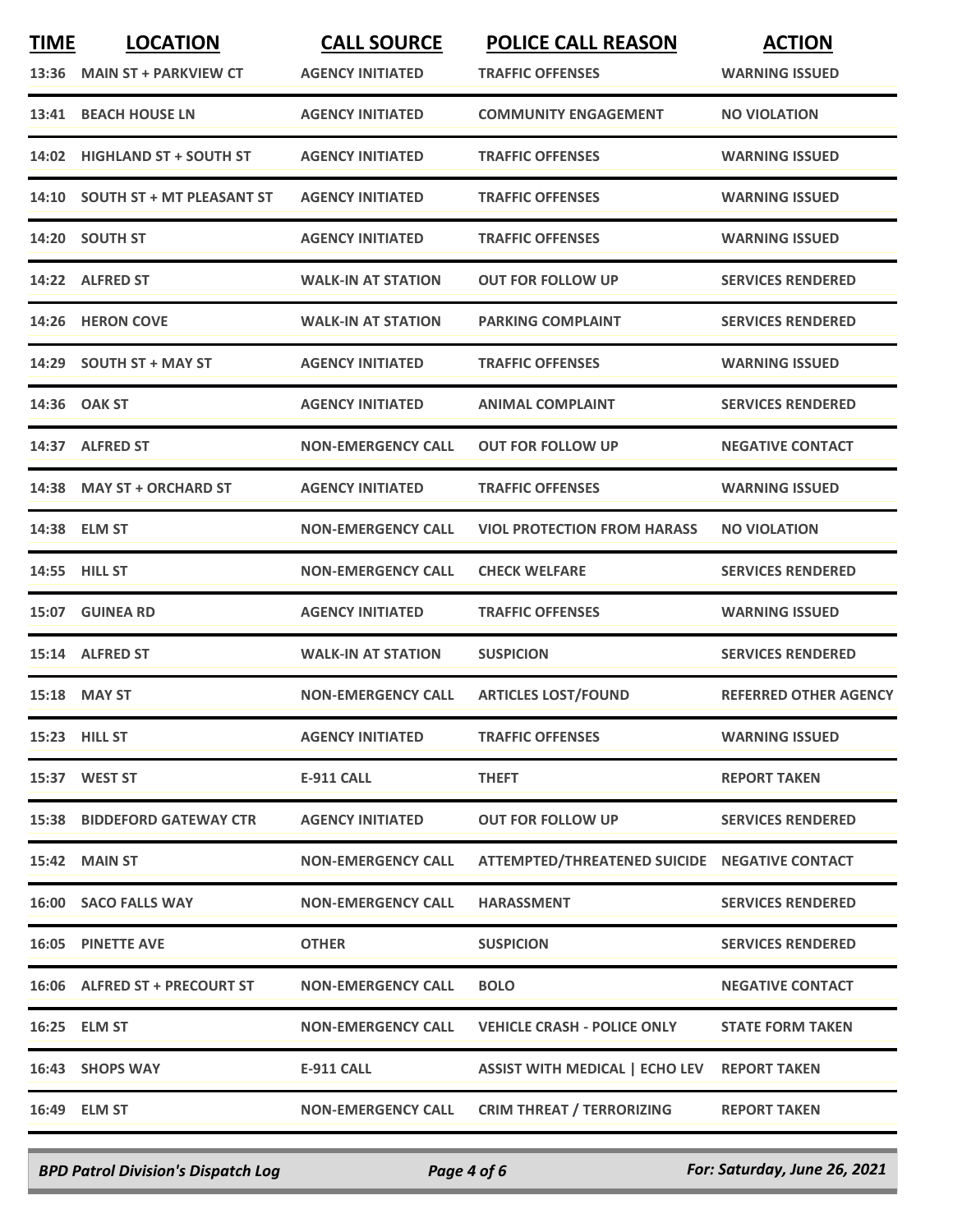| <b>TIME</b> | <b>LOCATION</b><br>16:50 ALFRED ST + MEDICAL CENTER D E-911 CALL                                                                                                                                        | <b>CALL SOURCE</b>                                                                                           | <b>POLICE CALL REASON</b><br><b>VEHICLE CRASH - POLICE ONLY</b> | <b>ACTION</b><br><b>REPORT TAKEN</b> |  |
|-------------|---------------------------------------------------------------------------------------------------------------------------------------------------------------------------------------------------------|--------------------------------------------------------------------------------------------------------------|-----------------------------------------------------------------|--------------------------------------|--|
|             | 16:57 ELM ST                                                                                                                                                                                            | <b>NON-EMERGENCY CALL</b>                                                                                    | <b>OPERATING UNDER INFLUENCE</b>                                | <b>ARREST(S) MADE</b>                |  |
|             | OFFENDER: MARC N CROTEAU  AGE: 56  RESIDENT OF: SACO, ME<br>CHARGE: OUI (ALCOHOL)-NO TEST                                                                                                               | CHARGE: OPERATING WHILE LICENSE SUSPENDED OR REVOKED<br><b>CHARGE: UNLAWFUL POSSESSION OF SCHEDULED DRUG</b> |                                                                 |                                      |  |
|             | 18:22 ALFRED ST                                                                                                                                                                                         | <b>WALK-IN AT STATION</b>                                                                                    | ATTEMPTED/THREATENED SUICIDE REPORT TAKEN                       |                                      |  |
| 18:22       | <b>WASHINGTON ST</b>                                                                                                                                                                                    | <b>NON-EMERGENCY CALL</b>                                                                                    | <b>CHECK WELFARE</b>                                            | <b>TRANSPORT TO HOSPITAL</b>         |  |
|             | 18:22 POOL ST + SOKOKIS RD                                                                                                                                                                              | <b>NON-EMERGENCY CALL</b>                                                                                    | <b>BOLO</b>                                                     | <b>NEGATIVE CONTACT</b>              |  |
|             | 19:03 HILL ST                                                                                                                                                                                           | <b>NON-EMERGENCY CALL</b>                                                                                    | <b>DOMESTIC COMPLAINTS</b>                                      | <b>REPORT TAKEN</b>                  |  |
|             | 19:10 ALFRED ST<br><b>AGENCY INITIATED</b><br><b>ARREST(S) MADE</b><br><b>WARRANT ARREST</b><br>OFFENDER: RAYMOND EUGENE WOODBURN  AGE: 45  RESIDENT OF: BIDDEFORD, ME<br><b>CHARGE: WARRANT ARREST</b> |                                                                                                              |                                                                 |                                      |  |
|             | 19:32 FIELDCREST DR                                                                                                                                                                                     | <b>E-911 CALL</b>                                                                                            | 911 MISUSE                                                      | <b>SERVICES RENDERED</b>             |  |
|             | 20:24 SOUTH ST                                                                                                                                                                                          | <b>AGENCY INITIATED</b>                                                                                      | <b>OUT FOR FOLLOW UP</b>                                        | <b>SERVICES RENDERED</b>             |  |
| 20:45       | <b>MAIN ST</b>                                                                                                                                                                                          | <b>NON-EMERGENCY CALL</b>                                                                                    | <b>CRIM THREAT / TERRORIZING</b>                                | <b>REPORT TAKEN</b>                  |  |
|             | 21:12 ALFRED ST + MAIN ST                                                                                                                                                                               | <b>AGENCY INITIATED</b>                                                                                      | <b>TRAFFIC OFFENSES</b>                                         | <b>WARNING ISSUED</b>                |  |
|             | 21:13 GRAHAM ST + WEST ST                                                                                                                                                                               | <b>AGENCY INITIATED</b>                                                                                      | <b>TRAFFIC OFFENSES</b>                                         | <b>VSAC ISSUED</b>                   |  |
|             | 21:31 MAIN ST                                                                                                                                                                                           | <b>E-911 CALL</b>                                                                                            | 911 MISUSE                                                      | <b>NEGATIVE CONTACT</b>              |  |
| 21:37       | <b>MAY ST</b>                                                                                                                                                                                           | E-911 CALL                                                                                                   | <b>ASSAULT</b>                                                  | <b>REPORT TAKEN</b>                  |  |
|             | 21:41 OAKWOOD LN                                                                                                                                                                                        | <b>NON-EMERGENCY CALL</b>                                                                                    | <b>ALL OTHER</b>                                                | <b>SERVICES RENDERED</b>             |  |
|             | 21:47 VILLAGE LN                                                                                                                                                                                        | <b>E-911 CALL</b>                                                                                            | 911 MISUSE                                                      | <b>SERVICES RENDERED</b>             |  |
|             | 22:11 SOUTH ST + OLD HOLLIS RD                                                                                                                                                                          | <b>AGENCY INITIATED</b>                                                                                      | <b>TRAFFIC OFFENSES</b>                                         | <b>WARNING ISSUED</b>                |  |
|             | 22:14 SACO FALLS WAY                                                                                                                                                                                    | <b>NON-EMERGENCY CALL</b>                                                                                    | <b>DISTURBANCE / NOISE</b>                                      | <b>NEGATIVE CONTACT</b>              |  |
|             | 22:19 ALFRED ST                                                                                                                                                                                         | <b>NON-EMERGENCY CALL</b>                                                                                    | <b>ALARM - POLICE</b>                                           | <b>BUILDING CHECK/SECURE</b>         |  |
|             | 22:28 SULLIVAN ST                                                                                                                                                                                       | <b>NON-EMERGENCY CALL</b>                                                                                    | <b>DISTURBANCE / NOISE</b>                                      | <b>SERVICES RENDERED</b>             |  |